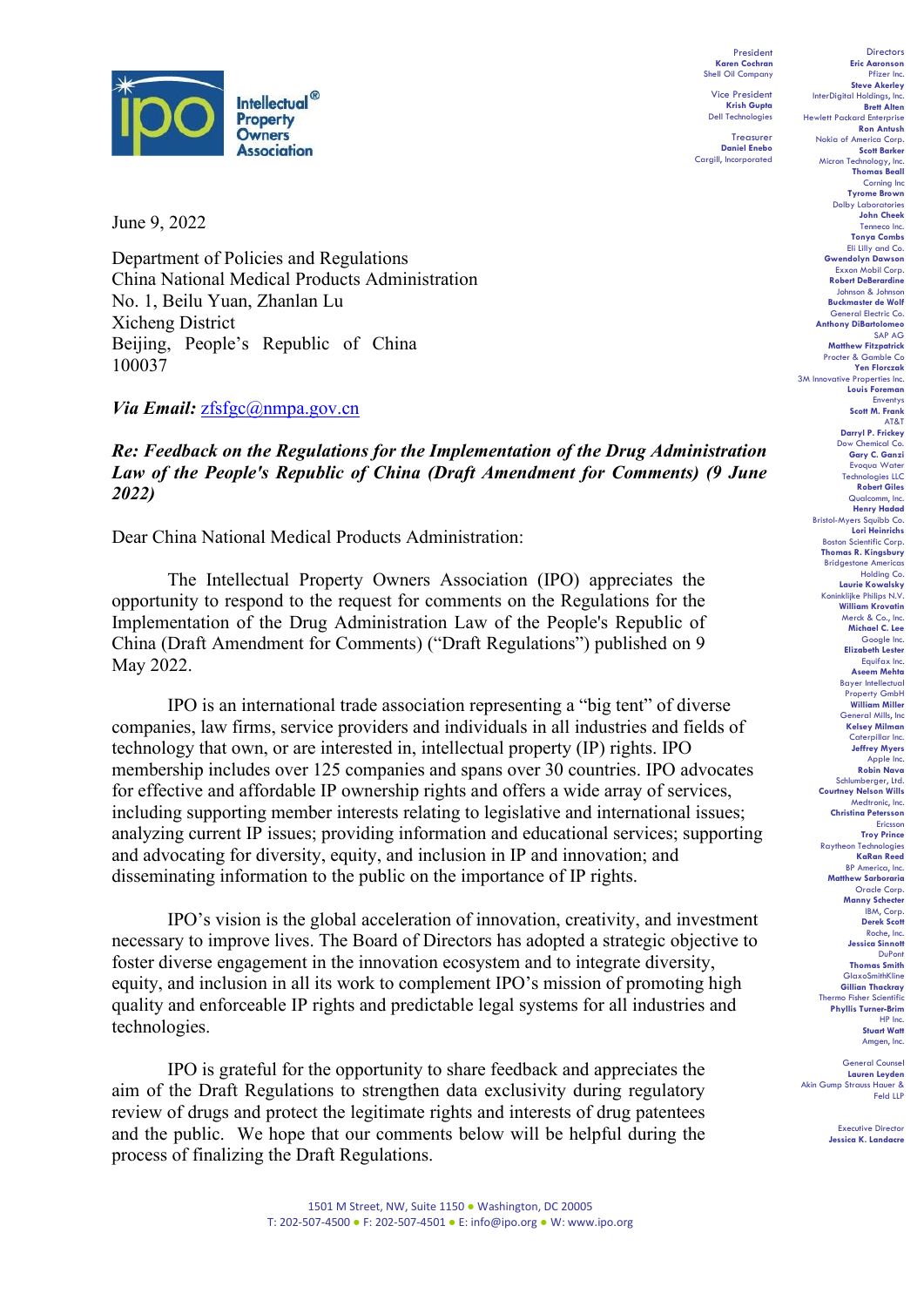### **Rule 38**

Under Rule 38 paragraph 1, "if no effective judgment, ruling, mediation certification or administrative adjudication is obtained beyond a certain period, the medical products administration department under the State Council can approve the marketing of the drug."

According to Article 9 paragraph 2 item (4) of Measures for Implementation of Early Resolution Mechanisms for Drug Patent Disputes (For Trial Implementation) ("Trial Measures") issued by China National Medical Products Administration (CNMPA) together with China National Intellectual Property Administration (CNIPA), in such a situation where no effective judgment, ruling, mediation certification or administrative adjudication is obtained beyond a certain period, "the related chemical generic drug registration application shall be transferred to the administrative examination and approval step according to the procedure."

Accordingly, IPO suggests the following revision to Rule 38 for consistency with the Trial Measures:

*Where a patent right is disputed during drug registration application, the party may take legal action before a people's court or file a request for administrative adjudication with the patent administration department under the State Council, during which the drug technical review is not stopped. For a chemical drug that has passed the technical review, the medical products administration department under the State Council shall make a decision as to whether the marketing of the drug is approved, in accordance with the effective judgment, ruling or mediation certification from the people's court or the administrative adjudication from the patent administration department under the State Council; if no effective judgment, ruling, mediation certification or administrative adjudication is obtained beyond a certain period, the medical products administration department under the State Council can approve the marketing of the drug. the related chemical drug registration application shall be transferred to the administrative examination and approval step according to the procedure. The medical products administration department under the State Council shall establish the registration platform of drug patent information. Drug registration applicants and drug marketing authorization holders shall register related drug patent information according to the regulation, and specify the related drug patents involved and the status thereof. The drug registration applicants and the drug marketing authorization holders shall be responsible for the authenticity, accuracy and completeness of the information registered by them.* 

#### **Rule 39**

Rule 39 states that "[t]he State encourages the development of generic drugs," without reference to encouraging development of new drugs. Article 5 of the Drug Administration Law, however, stipulates that "[t]he State encourages the research and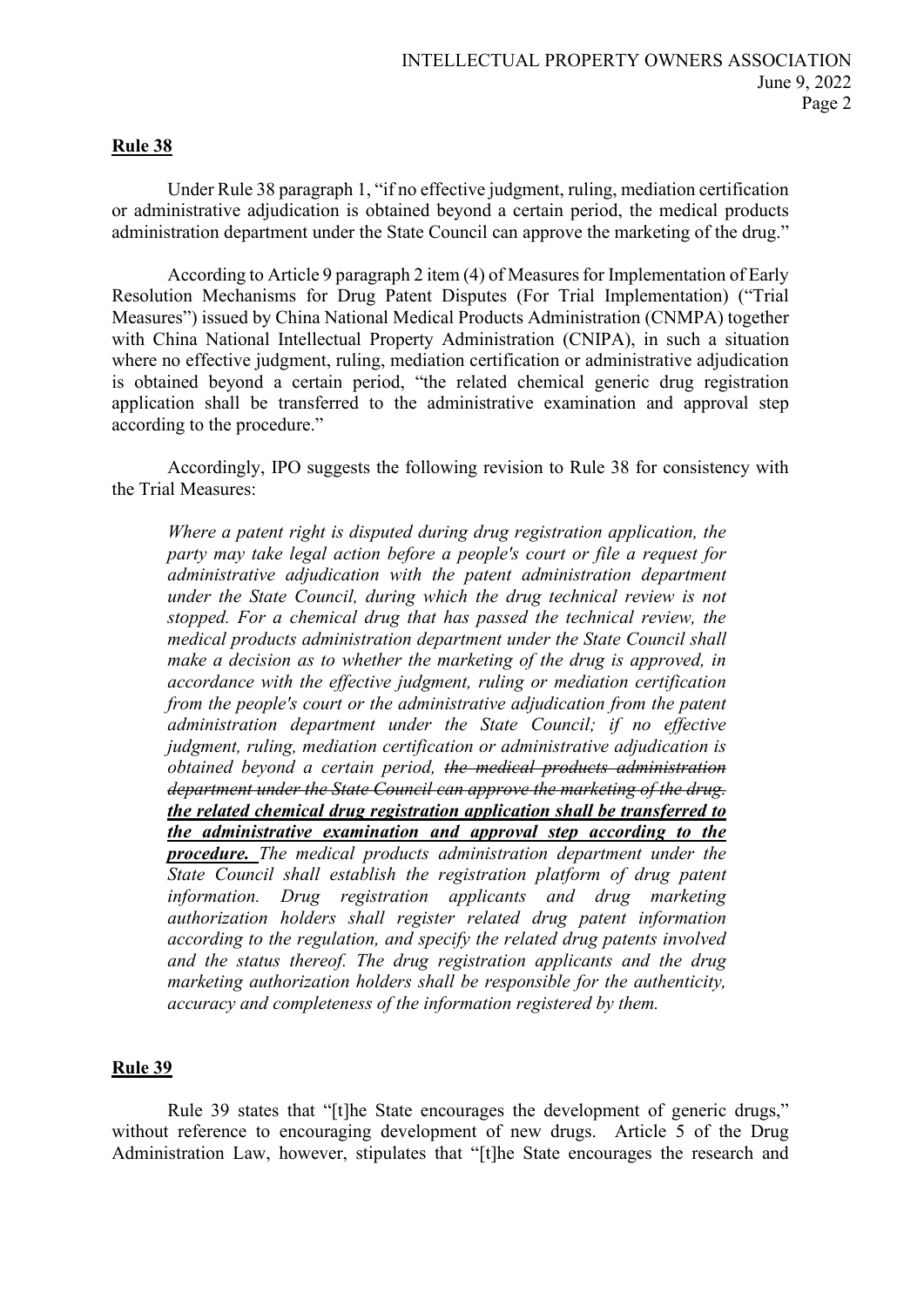creation of new drugs, and protects the legitimate rights and interests of citizens, legal persons and other organizations to research and develop new drugs." Therefore, IPO suggests that, to ensure that Rule 39 of the Draft Regulations is consistent with Article 5 of the Drug Administration Law, that the language referencing the development of generic drugs be removed from Article 39 or, alternatively, that the following language be added to Rule 39:

*The State encourages the development of generic drugs, but with appropriate protections for innovators, as the State encourages the research and creation of new drugs, and protects the legitimate rights and interests of citizens, legal persons and other organizations to research and develop new drugs. For the chemical generic drug that is the first to have successful challenge to the patent and is the first to have been approved for marketing, a market exclusivity period shall be granted. The medical products administration department under the State Council shall not approve the marketing of generic drugs of the same variety within 12 months from the date of approval of the drug, except for those who successfully jointly challenge the patent. The market exclusivity period does not exceed the original patent right term of the challenged drug.* 

Also under Rule 39, "[f]or the chemical generic drug that is the first to have successful challenge to the patent and is the first to have been approved for marketing, a market exclusivity period shall be granted." According to Article 11 of the Trial Measures, "'[s]uccessful challenge to the patent' means that the chemical generic drug applicant submits the fourth type of certification, and, according to his or its request for invalidation of the patent right, the related patent right is declared invalid, thus allowing the generic drug to be approved for marketing." IPO suggests clarifying the meaning of "successful challenge to the patent" by including the definition from the Trial Measures within this Rule.

Therefore, IPO suggests the following addition:

*"Successful challenge to the patent" means that the chemical generic drug applicant submits the fourth type of certification, and, according to his or its request for invalidation of the patent right, the related patent right is declared invalid, thus allowing the generic drug to be approved for marketing.* 

# **Rule 40**

IPO welcomes the introduction of six-years "data exclusivity" under Rule 40, but notes that such protection appears to be only for "undisclosed trial data and other data of some drugs approved for marketing." IPO suggests that the scope of data and drugs under this Rule be better defined to include all undisclosed data included in drug registration applications. IPO recommends further clarification or definitions regarding the meaning of "other data" and "some drugs" in this Rule.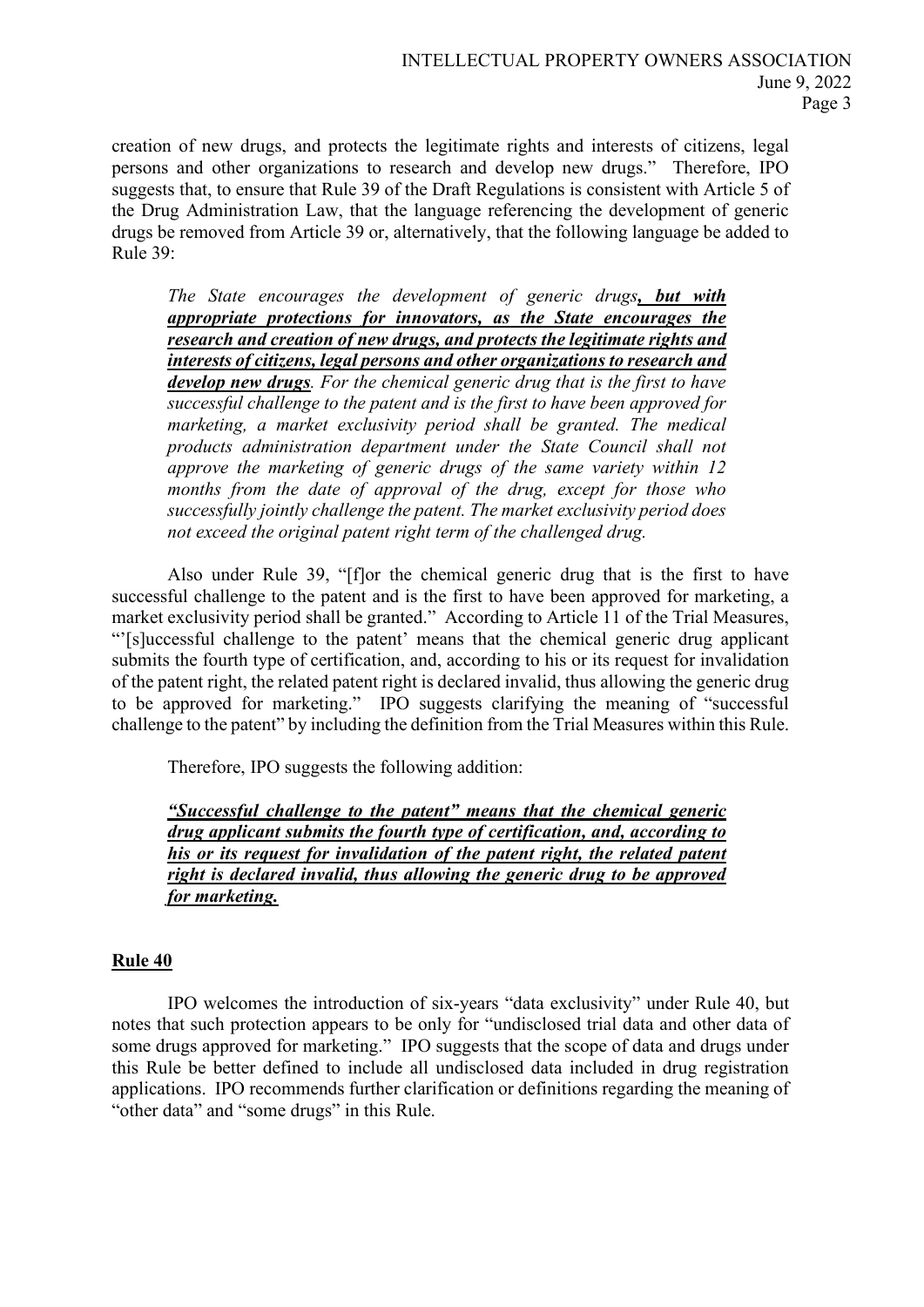IPO also notes that the CNMPA may have authority to disclose the undisclosed trial data, "for the need of public interests." The definition of "public interests" is not clear, and could be subject to different interpretations. If an incorrect interpretation of public interests was made, data exclusivity could be moot. IPO suggests that the meaning of "public interests" should be clarified. Further, CNMPA also has authority to disclose the undisclosed trial data, "where steps are taken to ensure that the data are protected against unfair commercial use." IPO believes it would be helpful to clarify what such steps would be.

IPO thanks the China National Medical Products Administration for its attention to IPO's comments submitted herein, and we welcome further dialogue and opportunity to provide additional comments. IPO has enclosed this letter as translated herewith.

Sincerely,

Karen Cochran President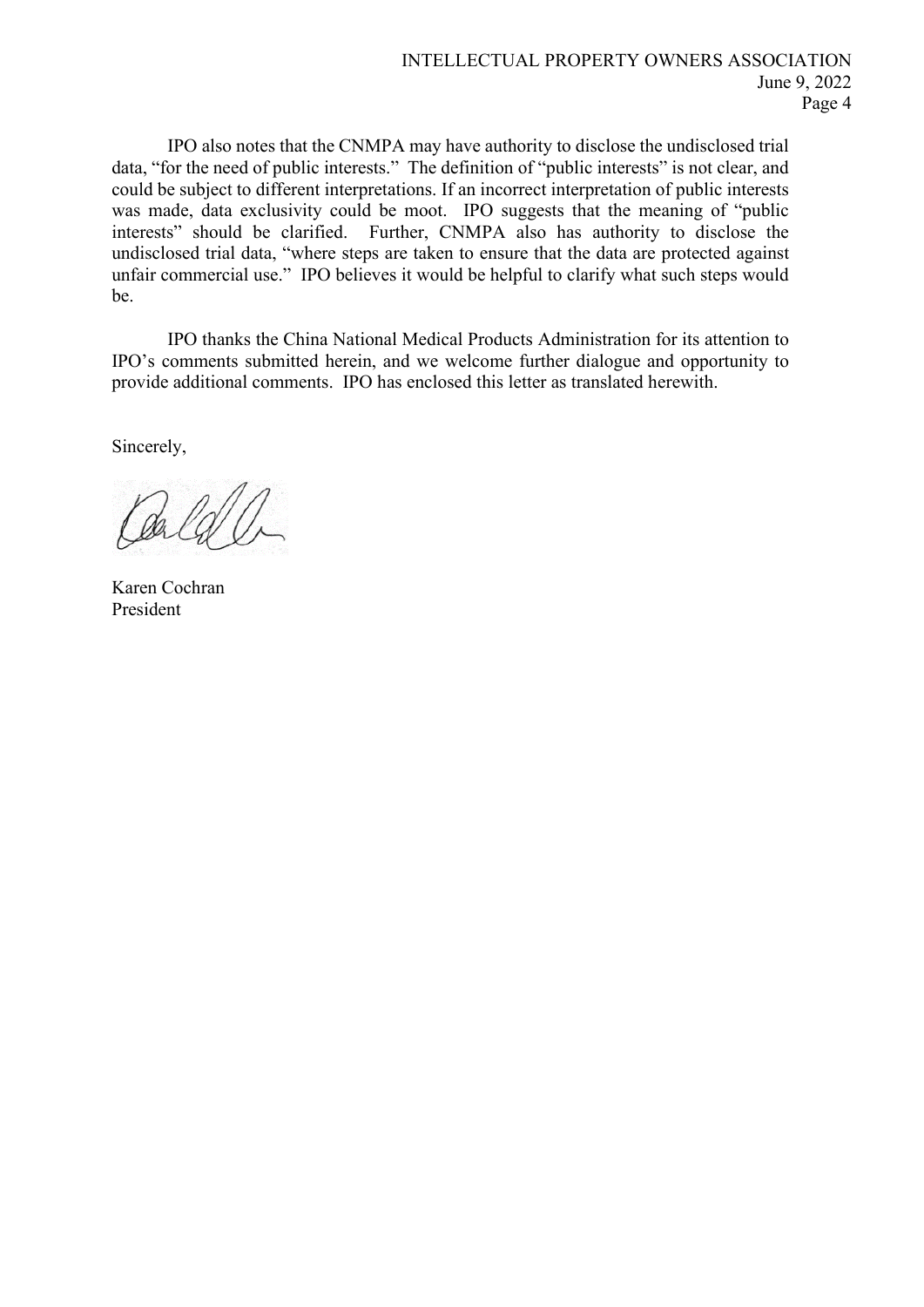

2022 年 6 月 9 日

国家药品监督管理局政策法规司法规处 北京市西城区展览路北露园 1 号 邮政编码 100037

## 电子邮箱*:* [zfsfgc@nmpa.gov.cn](mailto:zfsfgc@nmpa.gov.cn)

# 主题*:* 药品管理法实施条例意见反馈 *(2022* 年 *6* 月 *9* 日*)*

致国家药品监督管理局:

美国知识产权所有人协会(下称"IPO协会")感谢有机会对2022 年 5 月 9 日发布的《中华人民共和国药品管理法实施条例(修订草案征求 意见稿)》(下称"《修订草案》")提交意见。

IPO 协会是一家国际性行业协会。它是一个代表了各技术领域内拥 有知识产权或对知识产权有兴趣的广泛行业的形形色色的公司,及个 人。 IPO 的成员包括遍布 30 多个国家 的 125 家公司。IPO 协会倡导有效 且负担得起的知识产权所有权,并提供广泛的服务,包括:支持与立法 和国际问题相关的成员利益; 分析当前的知识产权问题; 提供信息和教 育服务; 支持和倡导知识产权和创新的多样性、公平性和包容性;向公 众传播有关知识产权重要性的信息。

IPO 的愿景是在全球加速改善说所需要的创新、创造力和投资。 董事会已通过战略目标,以促进创新生态系统的多元化参与,并将多样 性、公平和包容性纳入其所有工作,以补充 IPO 的促进所有行业和技术 的高质量和可执行的知识产权和可预测的法律体系的使命。

IPO 非常感激有机会分享反馈,并赞赏修订草案在加强药品监管审 查过程中的试验数据独占权的目的,保护药品专利权人和公众的合法权 益。我们希望下面的评论在最终确定《修改草案》的过程中有所帮助。

President **Karen Cochran** Shell Oil Company Vice President **Krish Gupta**

Dell Technologies Treasurer **Daniel Enebo** Cargill, Incorporated

**Eric Aaronson**  Pfizer Inc. **Steve Akerley** InterDigital Holdings, In **Brett Alten** Hewlett Packard Enterprise **Ron Antush** Nokia of America Corp. **Scott Barker** Micron Technology, Inc. **Thomas Beall** Corning Inc **Tyrome Brown** Dolby Laboratories **John Cheek** Tenneco Inc. **Tonya Combs** Eli Lilly and Co. **Gwendolyn Dawson** Exxon Mobil Corp. **Robert DeBerardine** Johnson & Johnson **Buckmaster de Wolf** General Electric Co. **Anthony DiBartolomeo** SAP AG **Matthew Fitzpatrick** Procter & Gamble Co **Yen Florczak** 3M Innovative Properties Inc. **Louis Foreman** Enventys **Scott M. Frank** AT&T **Darryl P. Frickey** Dow Chemical Co. **Gary C. Ganzi** Evoqua Water Technologies LLC **Robert Giles** Qualcomm, Inc. **Henry Hadad** Bristol-Myers Squibb Co. **Lori Heinrichs biston Scientific Corp. Thomas R. Kingsbury** Bridgestone Americas Holding Co. **Laurie Kowalsky** Koninklijke Philips N.V. **William Krovatin** Merck & Co., Inc. **Michael C. Lee** Google Inc. **Elizabeth Lester** Equifax Inc. **Aseem Mehta** Bayer Intellectual Property GmbH **William Miller** General Mills, Inc. **Kelsey Milman** Caterpillar Inc. **Jeffrey Myers** Apple Inc. **Robin Nava** Schlumberger, Ltd. **Courtney Nelson Wills** Medtronic, Inc. **Christina Petersson** Ericsson **Troy Prince** یں . .<br>Raytheon Techn **KaRan Reed** BP America, Inc. **Matthew Sarboraria** Oracle Corp. **Manny Schecter** IBM, Corp. **Derek Scott** Roche, Inc. **Jessica Sinnott** DuPont **Thomas Smith** GlaxoSmithKline **Gillian Thackray** Thermo Fisher Scientific **Phyllis Turner-Brim** HP Inc. **Stuart Watt** Amgen, Inc. General Counsel

Directors

**Lauren Leyden** Akin Gump Strauss Hauer & Feld LLP

> Executive Director **Jessica K. Landacre**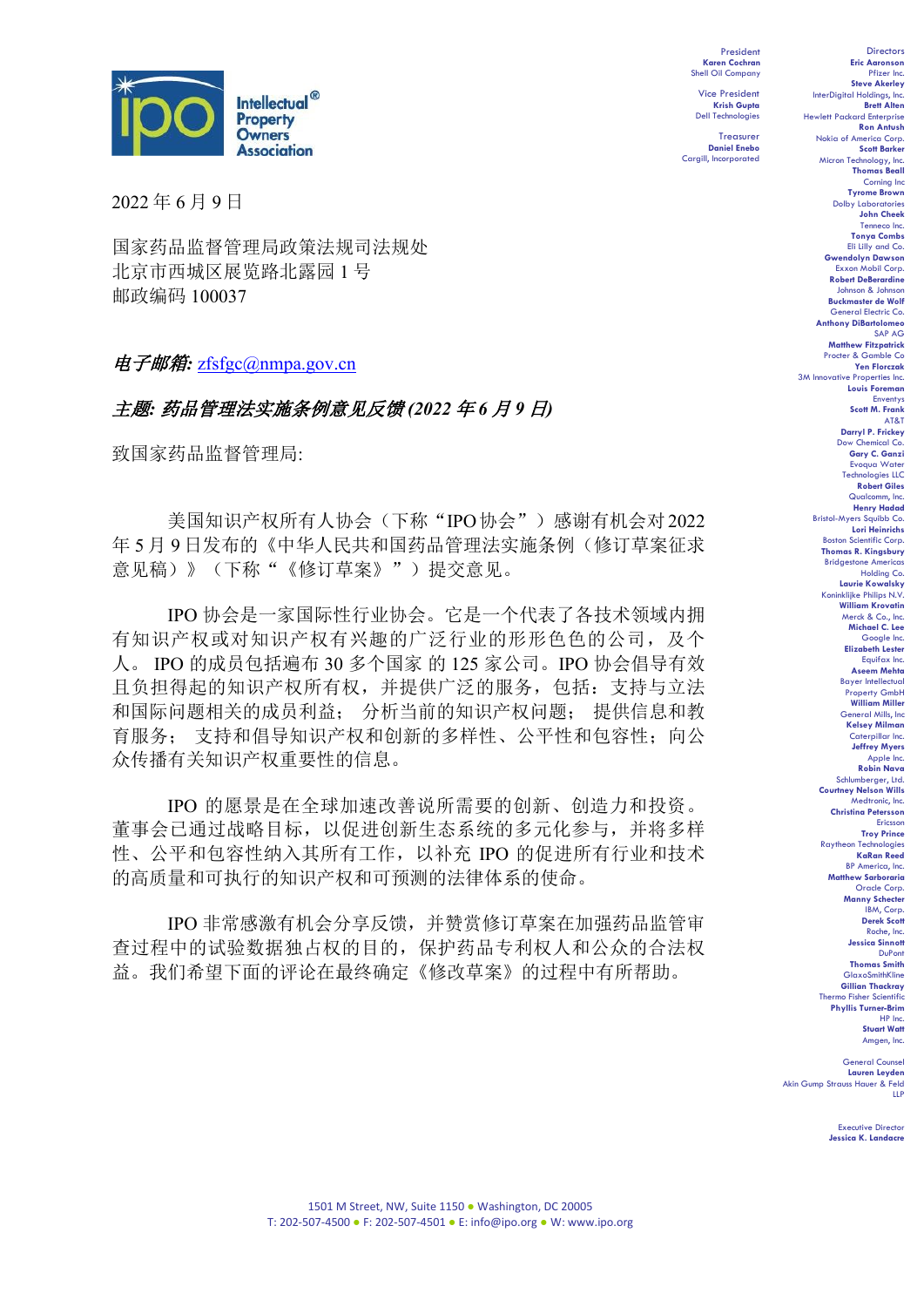# 第 **38** 条

第三十八条第一款规定: "超过一定期限未取得生效判决、裁定、调解书或 者行政裁决的,国务院药品监督管理部门可批准药品上市。"

根据国家药监局、国家知识产权局组织制定的《药品专利纠纷早期解决机制 实施办法(试行)》(下称"《实施办法(试行)》)第9条第二段(4),在超过 一定期限未取得生效判决、裁定、调解书或者行政裁决的情况下, "按照程序将相 关化学仿制药注册申请转入行政审批环节"。

故此, IPO建议下面的修改以使第38条与《实施办法(试行)》一致:

药品注册申请期间专利权存在纠纷的,当事人可以向人民法院提起诉讼或者 向国务院专利行政部门申请行政裁决,期间不停止药品技术审评。对通过技术审评 的化学药品,国务院药品监督管理部门根据法院生效判决、裁定或者调解书或者国 务院专利行政部门行政裁决作出是否批准上市的决定;超过一定期限未取得生效判 决、裁定、调解书或者行政裁决的,国务院药品监督管理部门可批准药品上市按照 程序将相关化学仿制药注册申请转入行政审批环节。

国务院药品监督管理部门建立药品专利信息登记平台,药品注册申请人和药 品上市许可持有人应当按规定登记药品专利相关信息,并说明涉及的相关药品专利 及其权属状态。

药品注册申请人和药品上市许可持有人应当对其登记的专利信息的真实性、 准确性和完整性负责。

# 第 **39** 条

第 39 条提及"国家鼓励仿制药发展",而未提及鼓励开发新药。但是,中华 人民共和国药品管理法第 5 条要求"国家鼓励研究和创制新药,保护公民、法人和 其他组织研究、开发新药的合法权益。"。故此, IPO 建议, 为了让《修订草案》 的第 39 条与中华人民共和国药品管理法第 5 条一致,移除第 39 条中关于仿制药发 展的语句,或作为替代地,增加下面的语句:

国家鼓励仿制药发展,但对创新者提供足够的保护,因为国家国家鼓励新药 研发,和保护公民、法人和其他组织研发新药的合法权益。对首个挑战专利成功并 首个获批上市的化学仿制药,给予市场独占期。国务院药品监督管理部门在该药品 获批之日起*12*个月内不再批准同品种仿制药上市,共同挑战专利成功的除外。市场 独占期限不超过被挑战药品的原专利权期限。